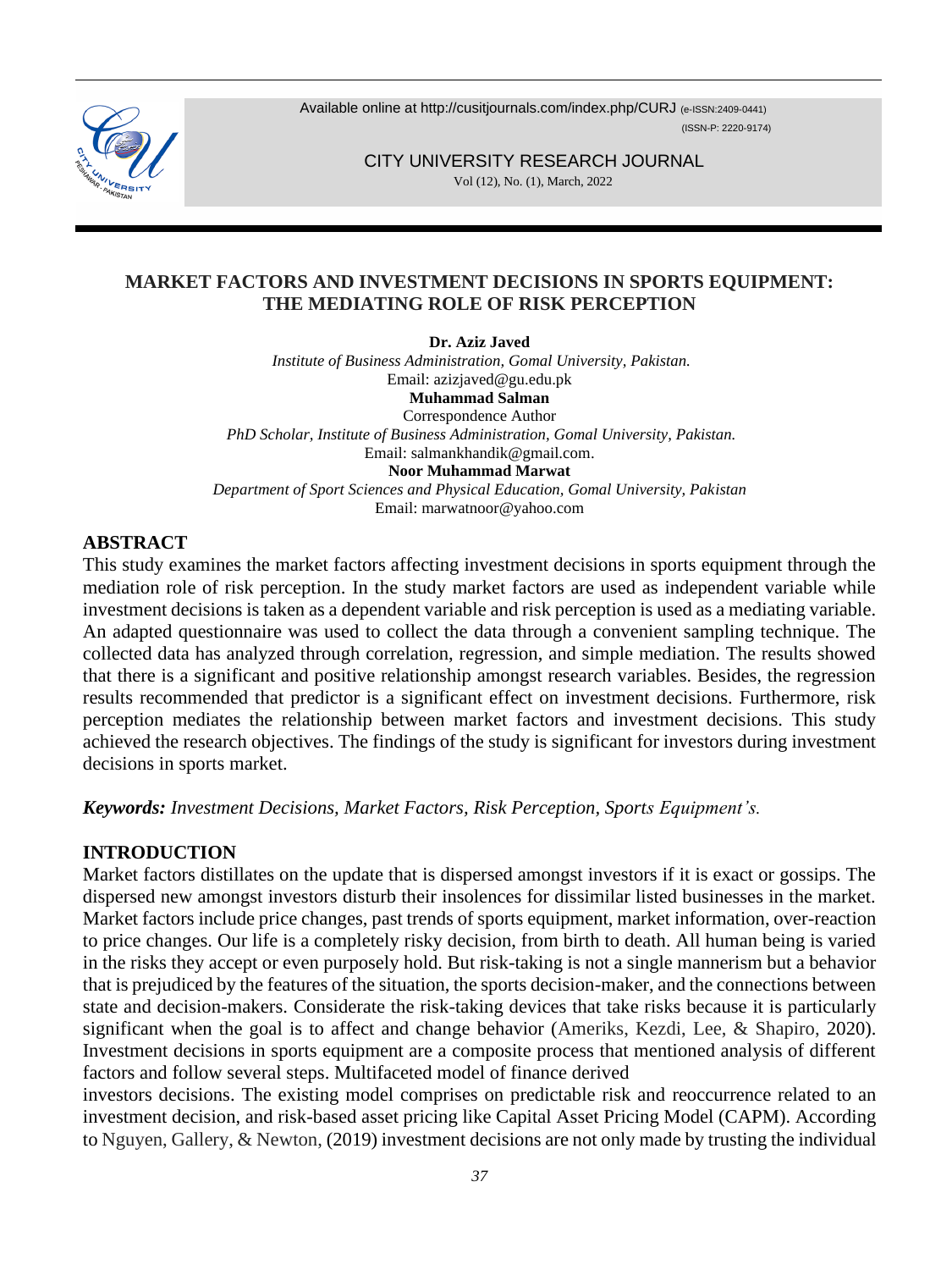possessions and multifaceted models, which do not deliberate the situational aspects.

There has been enduring interest in how individual make judgments about risk. This interest imitates the statement that risk perception uses substantial influence over our decisions and reflects the vibrant comments. Risk perception refers to individual subjective judgments about the possibility of negative occurrences. Risk perception has two key dimensions i.e. the cognitive dimension, which associates to how much people know about and understand risks, and the second is emotional dimension, which relates to how they feel about them (Waheed, Ahmed, Saleem, Din, & Ahmed, 2020). According to Chou, Huang, & Hsu, (2010) risk perception is common factor that effects on risky decisions. Risk perception is decision maker's valuation of the risk characteristic in a situation. The nature of the association between decision-makers and risk perception is not well understood.

To make proper investment decisions in sports equipment's, individual needs to examine the market factors of the problem by mediating them risk perceptions. Specialized investors are anticipated to play a role in: "challenging conventional molds of doing business, recognizing risks, and grabbing opportunities; mixing sustainability issues into strategy, actions, and reporting; redefining achievement in the context of achieving maintainable value creation; founding appropriate presentation goals and boards; hopeful and satisfying the right behaviors; and safeguarding that the necessary information, examination, and visions are obtainable to provide sports equipment decision making process". According to Christoffersen, and Staehr (2019) decision making can be known as the procedure of selecting an alternative from several alternatives. It is a movement that follows an appropriate assessment of all the replacements. So, investors need to retain themselves informed by gaining evidence/knowledge from expanded fields so that they can achieve the tasks they have to work upon. Sports equipment's included Bat, Ball, Helmet, Net, Shoes, Gloves, etc. All this equipment is used for Sports purposes.

## **1.1 Problem statement**

Decisions concerning investments have become important activities in daily life. That is why learning about diverse factors effects these decisions is wanted for timely and correct decisions of investors. The existing study determines the market factors that influence the investors' decisions in sports market. Past studies have been led to analyze the market factors and investors decisions (Rana, Khan, & Baig, 2014), however no studies reported the mediating role of risk perception in the relationship between market factors and investors decisions in sports market.

## **1.2 Research Objectives**

1. To determine the association amongst market factors, investment decisions, and risk perceptions.

2. To determine the effect of market factors on investment decisions.

3. To determine the mediating role of risk perception in the relationship between market factors on investment decisions.

## **LITERATURE REVIEW**

Bergstra, Brunekreef, & Burdorf, (2018) reported that financial markets can be influenced by investors' behaviors in the way of behavioral finance. If the viewpoints of behavioral finance are accurate, it is supposed that the investors may have a reaction over or under to price variations or news; extrapolation of past tendencies into the upcoming; a lack of consideration to basics underlying an asset; the focus on prevalent assets and seasonal price cycles. These market factors impact investment decisions in sports equipment. Waweru, Munyoki, & Uliana, (2008) recognize the market factors that influence investors' decision-making process: market information, Price changes, past trends of stocks, over-reaction to price changes, customer preference, and fundamentals of underlying stocks.

Although different factors influenced investors' investment decisions, risk perception plays a vital role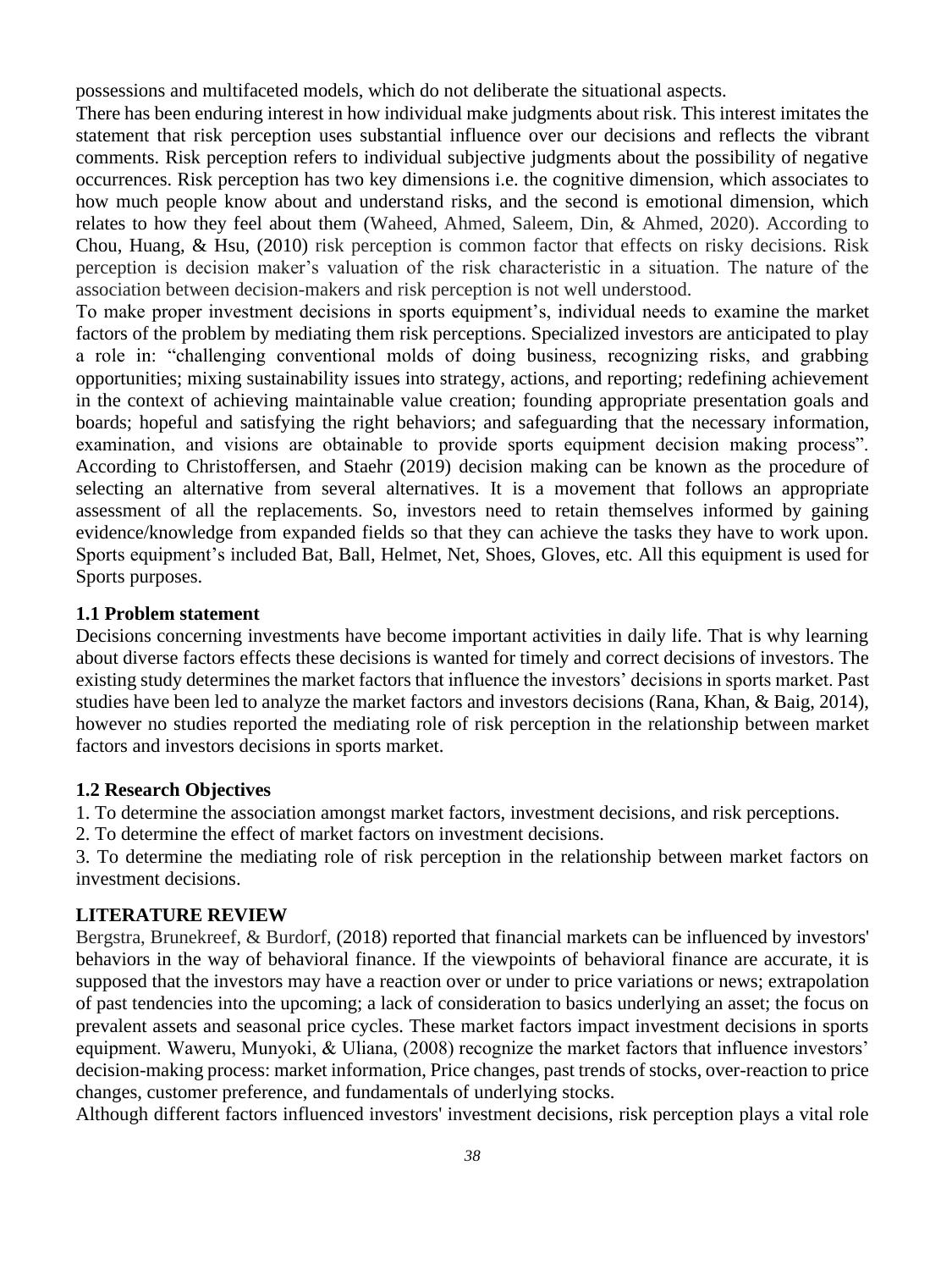in the investment decision-making process. According to Christoffersen, and Staehr (2019) risk perception is a judgment about the investment of the risk included. It has also been shown by preceding studies that the level of risk related to dissimilar conditions influenced the investor's perception. Perception is the intellectual clarification of physical sensations shaped by stimuli from the external world (Rasheed, Rafique, Zahid, & Akhtar, 2018). Situational and separate changes in selecting amongst risky decision substitutes have been exposed to be a correlation with dissimilar perceptions of risky investment, rather than with changes in the feeling to receive or to evade the investment replacements which are apparent as riskier (Singh & Bhowal, 2008; Weber, 2001). Behavioral finance reported that perception of risk is the third significant element of choice behavior (Pennings & Wansink, 2004).

Investment is the achievement of assets with the hope of extra income or a rise in value in the upcoming future. Linked to savings, the investment includes more risks, and thus, the specific investor will want more yields from investment (Sharpe, Alexander, & Bailey, 2003). Normally investors invest in the capital market for three basic aims i.e. wealth maximization, risk minimization, and liquidity maintenance) which affects them when making decisions about investment (Obamuyi, 2013). The procedure of decision making is frequently a cognitive procedure and before attainment, to the last decision, every specific appraises all likely replacements by considering them and lastly select the best one. Though, at the time investment decisions in sports equipment, individuals are prejudiced by several influences and variations in their behavior. Alike things occur in the case of investment decisions making the process of investors (Rasheed et al, 2018). Nonetheless, individual investors frequently disregard the influence of behavioral aspects on investment decision-making. The present research efforts to identify how people overlook basics and make investment decisions about feelings and emotions.

Perceived risk regulates not only the bases of information referred to but also the kind of evidence castoff by the investor. A similar behavior could be experiential as well in the stock market because the evidence is a resource allowing preventive indecision near the investment condition. According to Rasheed et al. (2018) information asymmetry denotes to a condition where financial investors have a set of unsatisfactory information i.e. people prevailing in the stock marketplace do not all have the similar evidence rather some are more knowledgeable than others i.e. knowledgeable investors have some secluded information, while others have only community information (Chang, Watson, & Wee, 2008). Bergstra et al. (2018) argued that risk perception mediates the correlation between industry-related air pollution and health. Butt (2015) stated that risk perception significantly mediates the relationship between cognitive biases and investment decisions. Riaz and Hunjra (2015) reported that risk perception mediates the association between psychological factors and investment decisions. Risk perception is used as a mediator in the relationship between variables other than the variables used in this study. Hence, it is a novel study not previously discussed. In this study market factors are used not individually.

#### **2.1 Hypotheses Development**

Following are the research hypotheses of this study

1. There is a significant association amongst market factors, investment decisions, and risk perceptions.

2. There is a significant impact of predictors on a criterion.

3. The impact of market factors on investment decision-making is significantly mediated by risk perception.

#### **2.2 Theoretical Framework**

The theoretical framework gives a supported justification to conduct the current study and enables the readers to understand the study's perspective. A theoretical framework is made up of empirical verification and tested to improve and direct a research study (Swanson & Chermack, 2013).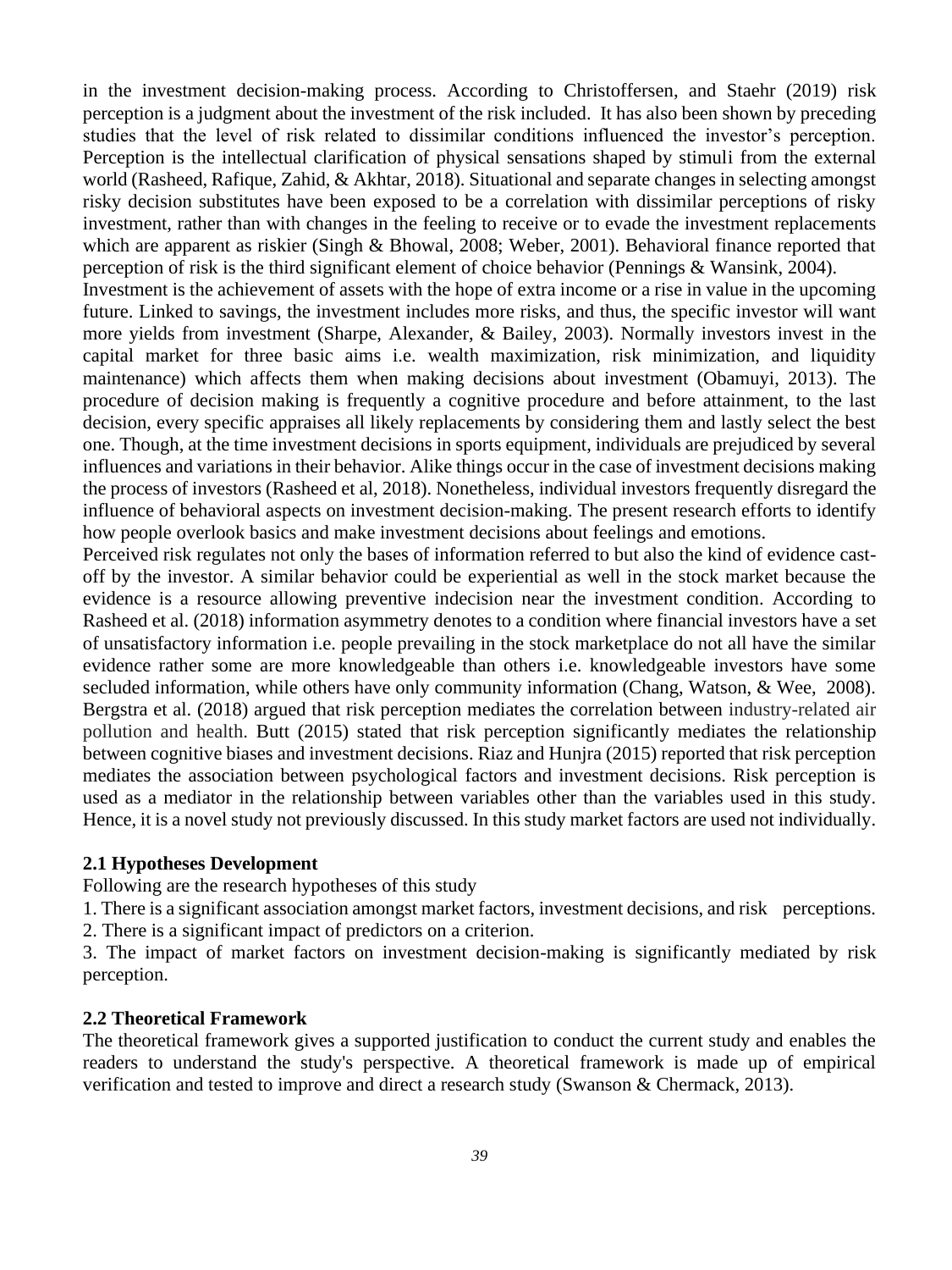

**Figure 1: The general operation model**

# **RESEARCH METHODOLOGY**

This section includes methods and procedures adapted by researcher when doing research.

#### **3.1 Sample and Procedure**

The researcher collated the data through adapted questionnaire. The questionnaires were distributed among sports investors through a convenience sampling technique. Convenience sampling is a nonprobability sampling technique, where subjects are selected because of their convenient accessibility and proximity to the researcher. In the existing study, the researcher has selected the sample size with the help of Cochran, W.G. (1977). The population of this study is whole Punjab province. Therefore, the researcher distributed 385 questionnaires amongst sports equipment investors in Punjab. The final accurate response was 245 investors, which explore 64% good response rate. After collection the data were analyzed through SPSS software. Cronbach's alpha and Factor analysis were used to check the validity and reliability of the instrument.

## **3.2 Research Model Specification**

In this study the simple mediation for model 4 was used. The below equations are dealing with mediation models according to earlier researches (Hayes, 2013). ID= α +β1MFs + β2RP + ε.

## **.3 Instrument and Measures**

In this study three variables were used; market factors as independent variables, risk perception as a mediator, investment decisions as a dependent variable. This study variable was measured with the help of following items.

#### **3.3.1 Market Factors**

- a. You have the overreaction to price changes of stocks.
- b. You analyze the companies' customer preference before you invest in sports equipment.
- c. You have investment decisions on the bases of past information.
- d. You prefers to invest in underlying sports equipment.
- e. You have taken investment decisions with the help of market information.

#### **3.3.2 Risk Tolerance**

- a. Risk is something created by society because I fear the same risk society fears.
- b. When I experience fear, I feel helpless and thus, perceive the event as riskier.
- c. Religion helps shape my world-views and influences the way I perceived and response to risks.
- d. I tend to correct my attitude to fir in the social norms and be accepted by society.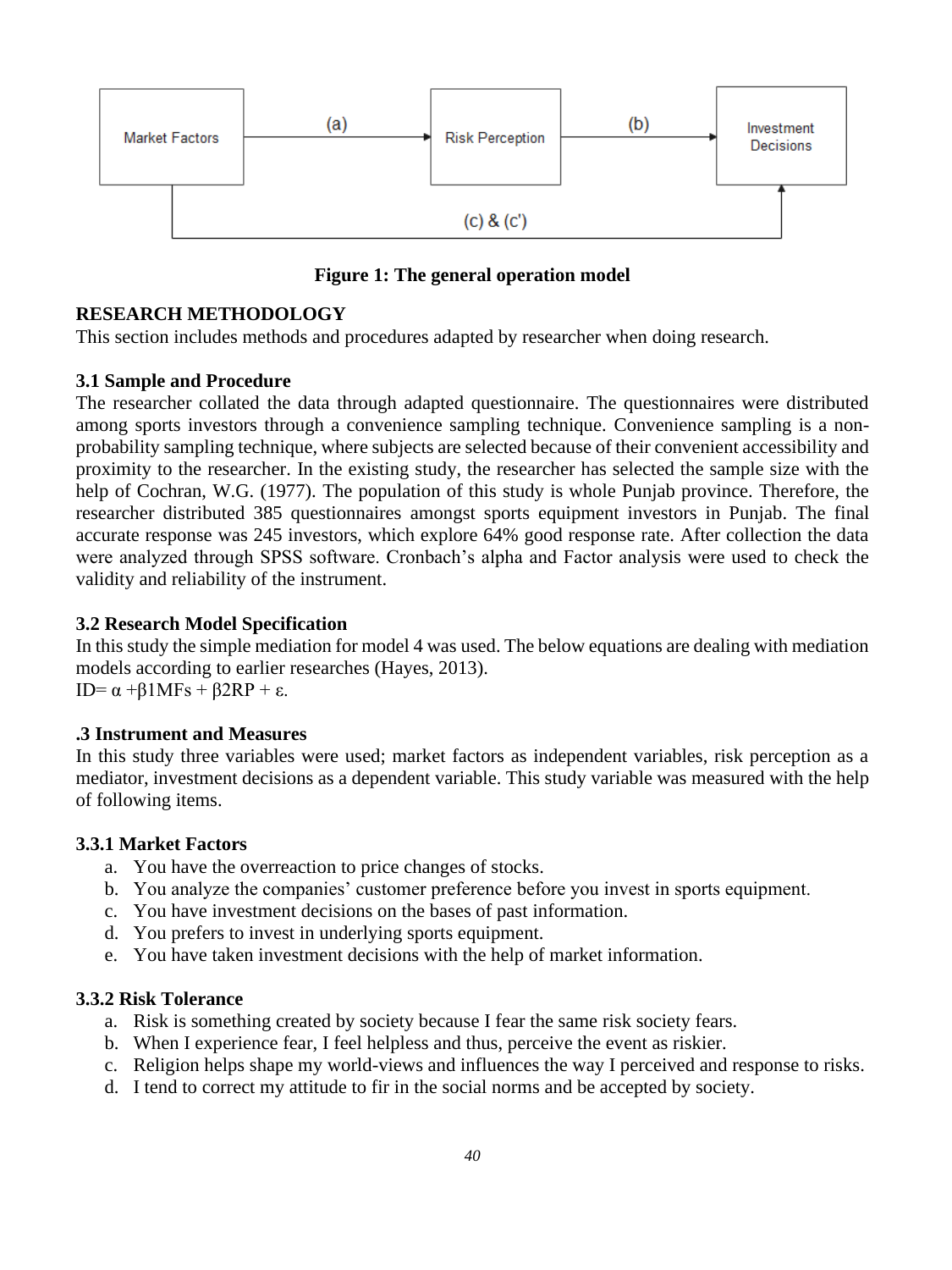# **3.3.3 Investment Decisions**

- a. When making an investment decision, I trust to focus market factors.
- b. I generally make investments that feel right to me.
- c. When making investments, I rely upon risk perception.
- d. When I make Investment, I tend to rely on my intuition.
- e. When I make an investment, it is more important for me to feel the investment is right than have a rational reason for it.

| Table 1: Source and Reliability, Validity of Measurements Instrument |                                                |                     |    |                     |              |              |  |  |  |
|----------------------------------------------------------------------|------------------------------------------------|---------------------|----|---------------------|--------------|--------------|--|--|--|
| <b>Variables</b>                                                     | <b>Sources</b>                                 | No.<br><b>Items</b> | оf | Cronbach's<br>Alpha | KMO          | <b>BTS</b>   |  |  |  |
| <b>Market Factors</b>                                                | Kengatharan and Kengatharan<br>(2014)          | Five                |    | .765                | .876         | .000         |  |  |  |
| <b>Risk Tolerance</b><br>Investment<br>Decisions                     | Nosic and Weber (2010)<br>Rasheed et al (2018) | Four<br><b>Six</b>  |    | .793<br>.775        | .785<br>.701 | .000<br>.000 |  |  |  |

Table 1 shows the reliability and validity of the research variables. The overall results indicates that the reliability of the research variables is lies within an acceptable range as suggested by Nunnally (1978). Furthermore, the results also shown that the KMO value is an acceptable range and BTS is significant. Hence, this study questionnaire reliable and valid for further process.

# **RESULTS AND DISCUSSION**

The results of correlation analysis and regression analysis are described in tables 3 and 4 respectively.

|                                                                                                                                                                                                                                                                                                                                                             |                                       | <b>Table 2 Pearson Correlations</b> |  |
|-------------------------------------------------------------------------------------------------------------------------------------------------------------------------------------------------------------------------------------------------------------------------------------------------------------------------------------------------------------|---------------------------------------|-------------------------------------|--|
|                                                                                                                                                                                                                                                                                                                                                             | MF                                    | RP                                  |  |
| MF                                                                                                                                                                                                                                                                                                                                                          |                                       |                                     |  |
| RP                                                                                                                                                                                                                                                                                                                                                          | $710^{**}$                            |                                     |  |
|                                                                                                                                                                                                                                                                                                                                                             |                                       | $700***$<br>120                     |  |
| $\mathcal{L}$ $\mathcal{L}$ $\mathcal{L}$ $\mathcal{L}$ $\mathcal{L}$ $\mathcal{L}$ $\mathcal{L}$ $\mathcal{L}$ $\mathcal{L}$ $\mathcal{L}$ $\mathcal{L}$ $\mathcal{L}$ $\mathcal{L}$ $\mathcal{L}$ $\mathcal{L}$ $\mathcal{L}$ $\mathcal{L}$ $\mathcal{L}$ $\mathcal{L}$ $\mathcal{L}$ $\mathcal{L}$ $\mathcal{L}$ $\mathcal{L}$ $\mathcal{L}$ $\mathcal{$ | $0.04 \times 0.01$ $0.07 \times 0.14$ |                                     |  |

 $*p < 0.05$   $**p < 0.01$  (2-tailed) for (N = 245)

The above table 2 shows the correlation amongst research variables. The correlation results indicate that there is a positive and significant relationship between market factors (MF) and investment decisions (ID). Furthermore, this study findings also reveal that risk perception (RP) is positively and significantly associated with an investment decision. It means this study variable is positively and significantly correlated with each other. Hence H1 is accepted.

## **Table 3 Model Summary**

| <b>Model</b> | R              | <b>R</b> Square | <b>Adjusted R Square</b> | <b>Std. Error of the Estimate</b> |
|--------------|----------------|-----------------|--------------------------|-----------------------------------|
|              | / $50^{\rm a}$ | 490             | 488                      |                                   |

a. Predictors: (Constant), RP, MF

Table 3 indicates that MF and RP are two predictors explaining 49 percent changes in the ID of sports equipment investors.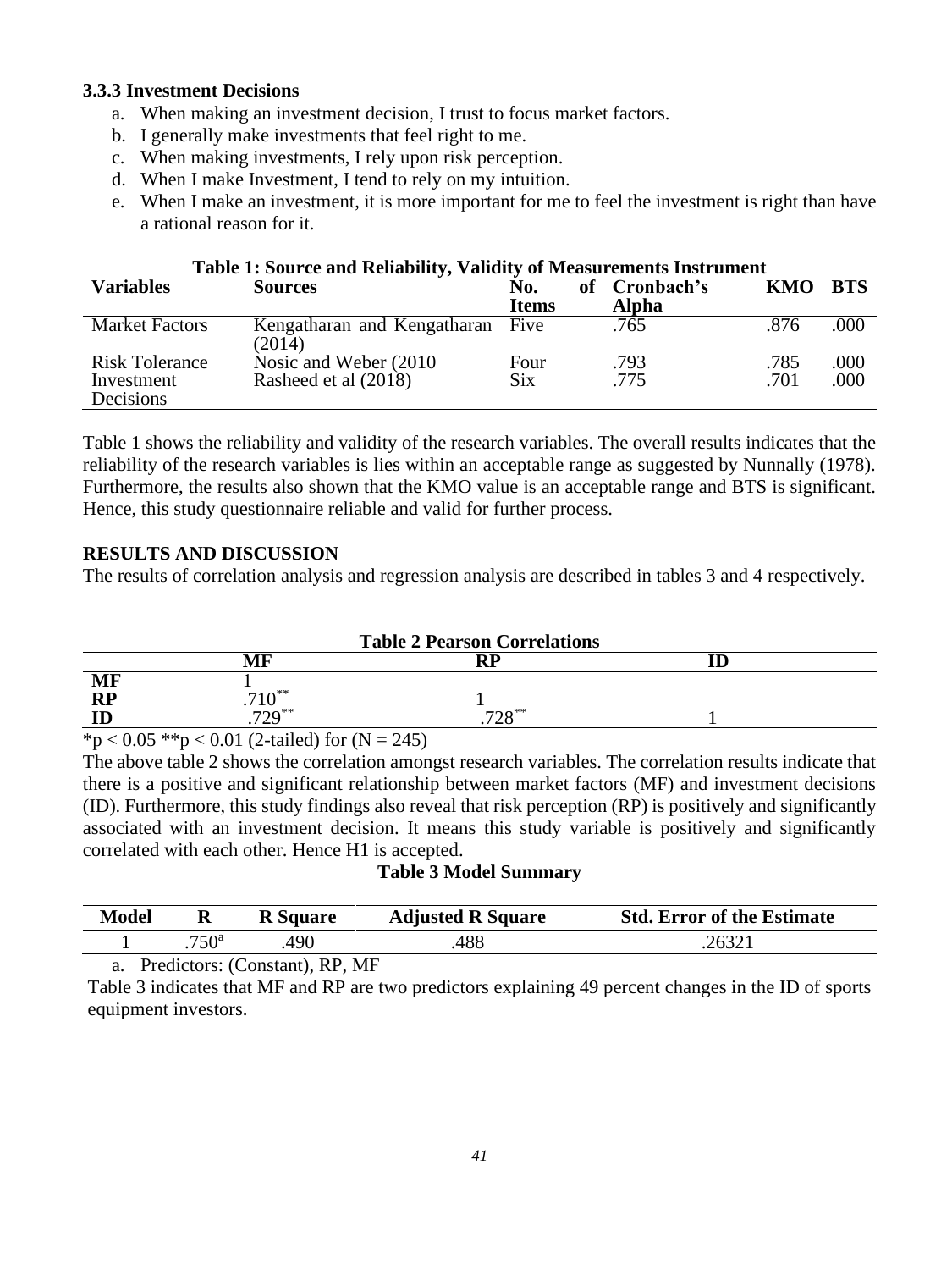| <b>Table 4 ANOVA</b> |                       |     |                    |         |                   |  |  |
|----------------------|-----------------------|-----|--------------------|---------|-------------------|--|--|
| <b>Model</b>         | <b>Sum of Squares</b> | Df  | <b>Mean Square</b> |         | Sig.              |  |  |
| Regression           | 25.452                |     | 12.726             | 183.697 | .000 <sup>b</sup> |  |  |
| Residual             | 26.464                | 242 | .069               |         |                   |  |  |
| Total                | 51.916                | 244 |                    |         |                   |  |  |

a. Dependent Variable: ID

b. Predictors: (Constant), RP, MF

Table 4 is used to know that the whole regression model is fit for the data or not. The study results present that predictors are statistically significantly predicting the criterion because the degree of freedom is 2, F value is 183.697 and the p-value *is significant* it explores that the regression model is a good fit.

| <b>Table 5 Coefficients</b> |            |       |                                    |                                            |        |      |  |  |
|-----------------------------|------------|-------|------------------------------------|--------------------------------------------|--------|------|--|--|
| <b>Model</b>                |            |       | <b>Unstandardized Coefficients</b> | <b>Standardized</b><br><b>Coefficients</b> |        | Sig. |  |  |
|                             |            |       | <b>Std. Error</b>                  | <b>Beta</b>                                |        |      |  |  |
|                             | (Constant) | 1.527 | .148                               |                                            | 10.343 | .000 |  |  |
|                             | MF         | .308  | .036                               | .391                                       | 8.487  | .000 |  |  |
|                             | RP         | .348  | .041                               | .389                                       | 8.446  | .001 |  |  |

a. Dependent Variables: ID

Table 5 represents the Beta value for MF is .308 which is significant at .000, which designates that MF is a positively significant impact on ID. Furthermore, the Beta value for RP is .348 which is also significant at .001, which indicates that RP is also positively significantly impact on ID. Table 5 results indicate that both predictors are a significant impact on ID. So H2 is accepted.

#### **4.1 Simple Mediation**

| <b>Table: 6 Model Summary</b> |                 |      |          |        |                       |      |                |  |
|-------------------------------|-----------------|------|----------|--------|-----------------------|------|----------------|--|
|                               | <b>R</b> Square | MSE  |          | DF1    | DF2                   |      | <b>Jutcome</b> |  |
| 7098                          | 4718            | .066 | 226.7192 | 0000   | $243.\overline{0000}$ | 0000 | RP             |  |
| 7184                          | .3851           | 0720 | 150.1208 | .0000  | 243,0000              | 0000 | ID             |  |
| .7193                         | .5456           | 0660 | 203.4700 | 2.0000 | 242,0000              | 0000 |                |  |

| <b>Table: 7 Coefficients</b> |        |           |         |        |        |              |                |  |
|------------------------------|--------|-----------|---------|--------|--------|--------------|----------------|--|
| <b>Model</b>                 | Coeff  | <b>Se</b> | т       | Р      | LELCI  | <b>UELCI</b> | <b>Outcome</b> |  |
| Constant                     | 2.0592 | .1777     | 13.4291 | .0000  | 1.9706 | 2.6479       | RP             |  |
| МF                           | .4933  | .0568     | 15.3357 | .0000  | .4914  | .5752        | RP             |  |
| Constant                     | 2.2417 | .1335     | 15.8644 | .0000  | 1.8712 | 2.3922       | ID             |  |
| <b>MF</b>                    | .4857  | .0323     | 14.8652 | .0000  | .3340  | .4573        | ID             |  |
| Constant                     | 1.5986 | .1476     | 12.3259 | .0000  | 1.2681 | 1.8192       | ID             |  |
| RP                           | .3279  | .0507     | 8.6980  | .0000  | .2475  | .3573        | ID             |  |
| MF                           | .3417  | .0818     | 10.0623 | .0005  | .2792  | 3563         | ID             |  |
|                              |        |           |         |        |        |              |                |  |
| <b>Table 8 Sobel test</b>    |        |           |         |        |        |              |                |  |
| <b>Effect</b>                |        | <b>Se</b> |         |        |        |              |                |  |
| 1550                         |        | .0304     |         | 6.0347 | .0000  |              |                |  |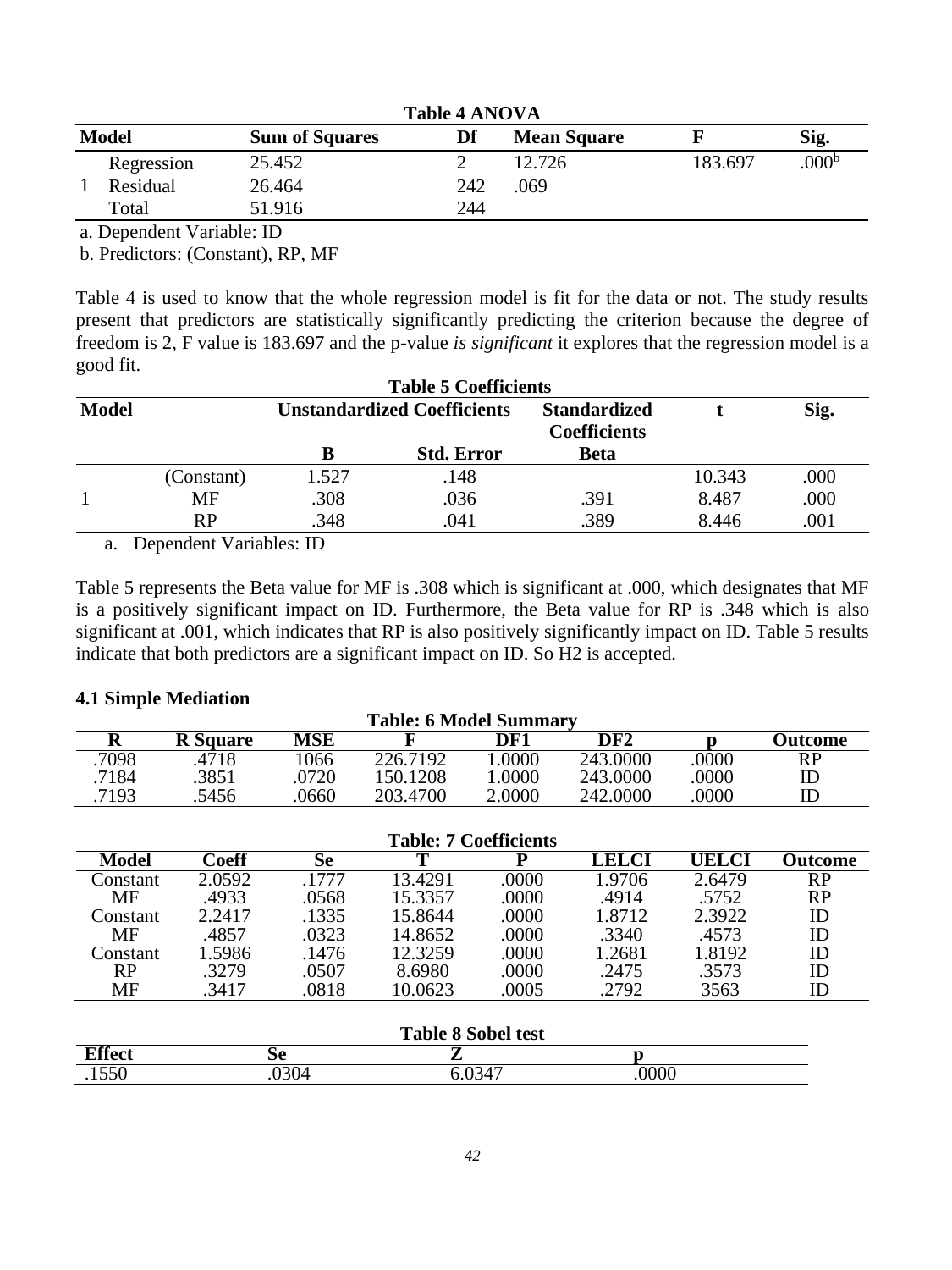The tables 6-8 displays the simple mediation results of the existing research. The consequences in Table 6 indicates 47% changes in the RP is due to MF. Similarly, it is also specified that there is a significant effect of MF on RP ( $\beta$  = .50 while P-value = .000). Also, table 6 specifies that there is a 38.51% variation in criterion (ID) is due to predictor (MF). Likewise, outcomes also show that there is a significant effect of MF on ID ( $\beta$  = .4857 while P-value = .000). Furthermore, table 6 travels that there are 55% of changes in ID is due to the predictors (MF and RP). Likewise, the outcomes also display that there is a significant influence of RP on criterion (ID) ( $\beta$  = .3279 while P-value = .000) and the impact of MF on criterion (ID) in the presence of RP is also significant ( $\beta$  = .3417 while P-value = .000).

The study outcomes display that the impact of MF on ID is partially mediated by RP. The lower-level confidence interval and the upper-level confidence interval bot are not involved in any zero. The Sobel test stretches favorable the mediation between predictor and criterion. Table 8 discovers that the effect size is more than zero and the p-value is significant which specifies that mediation exists between predictor and criterion. Therefore, it is decided that RP is a substitute as a mediator on the influence of MF on ID. Therefore, H3 is accepted.

# 4.2Discussion

Notwithstanding the widespread literature on market factors in developed economies, very incomplete investigates has yet been led to sightsee the influence of market factors on investment decisions in sports equipment along with the mediation role of risk perception. The existing study subsidizes to the study variables to fill this gap. The investor's decision in sports equipment is worried about the market factors. The research results reveal the existence of market factors along with a risk perception amongst sports equipment investors. Consequently, the current outcomes support the view that sports equipment investors do not always act rationally. This research displays that there is a significant association amongst market factors, risk perception, and investment decisions. Hence, the first hypothesis is accepted. The second hypothesis is also accepted because market factors and risk perception are the significant impacts of investment decisions in sports equipment. These outcomes are stated as in line with the past studies of Ameriks et al. (2020), Nguyen et al. (2019), Christoffersen, and Staehr (2019), Bergstra et al. (2018). The third hypothesis is accepted since risk perception mediates the relationship market factors and investment decisions in sports equipment. The researcher not found studies are led yet on determining this specific condition, consequently, the present findings can be applied as a baseline for forthcoming studies.

The current research outcomes are beneficial for sports equipment investors on how to make an investment in sports equipment and achieve their specific objectives. The current research is also fruitful for policymakers to identify the actual condition of investment in sports equipment. The present research study is also beneficial for the general public since with the help of this study the general public know investment opportunity in sports equipment. The present results indicate that sports investors do not behave rationally. The values of the existing study can be applied to expand the methodological, practical, and theoretical borders of literature on the range of behavioral finance.

# **CONCLUSIONS**

To investigate the role of market factors that influence investment decisions of sports product investors with the mediating effect of risk perception a risky decision-making behavior model has been established to comprehend the illogical behavior of investors while investing in a sports product. Risk is one of the important values correlated to uncertainties intricate in the investment decision making process. The existing study emphasizes how market factors and risk perception influence the investor's decision making. The result of this study gives insight into the influence of market factors on the decision-making behavior of the sports investors along with the mediating role of risk perception in the Pakistani context.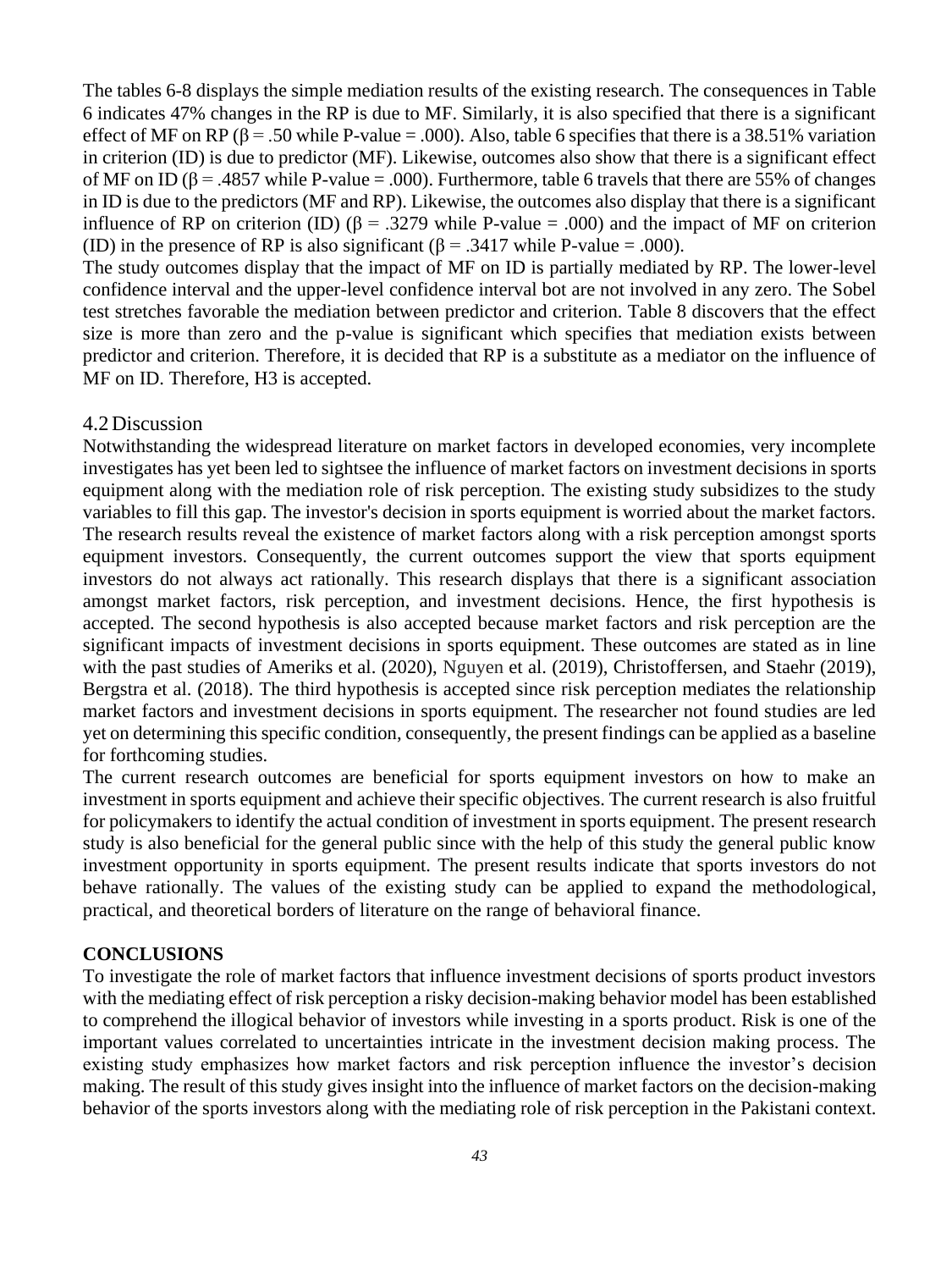Numerous studies led earlier on defining the critical factors usually focused on the direct effects of the market factors on investment decisions. Both direct and indirect effects of the factors associated with the investment decisions as determined in the present study have been buoyed by Kengatharan and Kengatharan (2014) in their study. The consequences of this research that market factors have a significant impact on the investor's decision making was also professed as critical factors by Riaz and Hunra (2015). The key outcome of the present study also indicates that risk perception achieves a key role in the investment decision-making process, which is in line with the study of Mahmood et al. (2011). It is originated in the earlier study that the level of risk perception plays a very significant role that moves the investment behavior of an investor Akhtar et al. (2011). Hence, for the steady and incessant growth of the sports, administration, and supervisory of investors' risk perception are measured to be very important.

## **5.1 Limitations and Future Directions**

Along with the robust practical implications, the present research is not free from limitations that must be addressed in upcoming studies. First, the current study focuses only on market factors ignoring heuristic and prospect factors. Future researchers can identify the heuristic and prospect factors on sports investors. Secondly, the sample size in the present study is 245 sports investors which are only sufficient but not accurately representative of the whole population. It is recommended to compare this study between Pakistan and Turkey sports investors. Future research may be extended to examine the role of economic and factors along with market factors. It is also suggested for future research to use risk perception as a moderating role in the relationship between market factors and investment decisions in sports equipment.

# **REFERENCES**

Akhtar, M. A., Rehman, K. and Hunjra, A. I. (2011). Determinants of Short-Term Investment Decision Making. Actual Problems of Economics, 11, 356-363.

Ameriks, J., Kézdi, G., Lee, M., & Shapiro, M. D. (2020). Heterogeneity in expectations, risk tolerance, and household stock shares: The attenuation puzzle. *Journal of Business & Economic Statistics*, *38*(3), 633-646.

Bergstra, A. D., Brunekreef, B., & Burdorf, A. (2018). The mediating role of risk perception in the association between industry-related air pollution and health. *PloS one*, *13*(5), e0196783.

Butt, M., Jamil, N., & Nawaz, R. (2015). The mediating role of risk perception among cognitive biases towards decision to start a new venture. *International Letters Of Social And Humanistic Sciences*, *54*, 88-95.

Chang, M., D'Anna G., Watson, I. and Wee, M. (2008). Does disclosure quality via investor relations affect information asymmetry? Australian Journal of Management, 33(2), 375-390.

Chou, S. R., Huang, G. L. and Hsu, H. L. (2010). Investor Attitudes and Behavior towards Inherent Risk and Potential Returns in Financial Products. International Research Journal of Finance and Economics, 44, 16-29.

Christoffersen, J., & Staehr, S. (2019). Individual risk tolerance and herding behaviors in financial forecasts. *European Financial Management*, *25*(5), 1348-1377.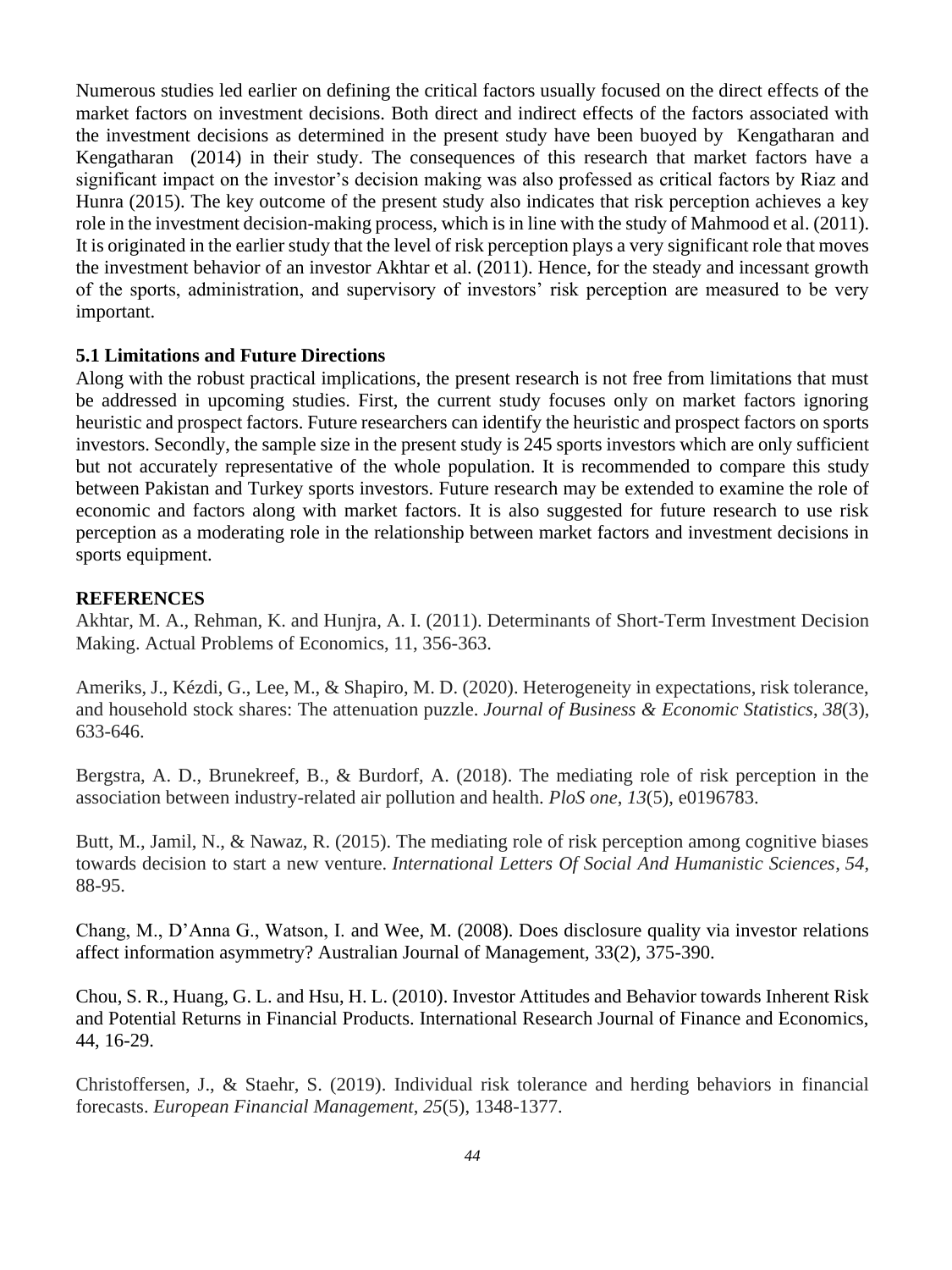DeBondt, W. F. M. & Thaler, R. H. (1995). Financial Decision-Making in Markets and Firms: A Behavioral Perspective. *Handbooks in Operations Research and Management Science*, 9(13), 385-410. http://dx.doi.org/10.1016/S0927-0507(05)80057-X

Kengatharan, L. & Kengatharan, N. (2014). The Influence of Behavioral Factors in Making Investment Decisions and Performance: Study on Investors of Colombo Stock Exchange, Sri Lanka. *Asian Journal of Finance & Accounting, 6(1),* 1-23.

Obamuyi, T. M. (2013). Factors influencing investment decisions in capital market: A study of individual investors in Nigeria. Organizations and Markets in Emerging Economies, 4(1), 141–161.

Lu, C. W., Chen, T. K. and Liao, H. H. (2010). Information uncertainty, information asymmetry and corporate bond yield spreads. Journal of Banking and Finance, 34(9), 2265-2279.

Mahmood, I., Ahmad, H., Khan, A. Z. and Anjum, M. (2011). Behavioral Implications of Investors for Investments in the Stock Market. *European Journal of Social Sciences, 20* (2), 240-247.

Nguyen, L., Gallery, G., & Newton, C. (2019). The joint influence of financial risk perception and risk tolerance on individual investment decision‐making. *Accounting & Finance*, *59*, 747-771.

Pennings, J. M. and Wansink, B. (2004). Cross-Cultural Differences in Risk Perception, but Cross-Cultural Similarities in Attitudes towards Perceived Risk. Journal of Business, 77, 697-724.

Rana, H. M., Khan, J., & Baig, A. A. (2014). Information searches as a mediator between Income and risky decision-making behavior and influence of education on risky decision-making behavior: a study from Pakistan. The Business & Management Review, 4(3), 81.

Rasheed, M. H., Rafique, A., Zahid, T., & Akhtar, M. W. (2018). Factors influencing investor's decision making in Pakistan: Moderating the role of locus of control. *Review of Behavioral Finance, 10*(1), 70- 87.

Riaz, L. & Hunjra, A. I. (2015). Relationship between Psychological Factors and Investment Decision Making: The Mediating Role of Risk Perception. *Pakistan Journal of Commerce and Social Sciences, 9*  (3), 968-981.

Sitkin, S. B. and Pablo, A. L. (1992). Reconceptualizing the determinants of risk behavior. Academy of Management Review, 17(1), 9-39

Singh, J. (1986). Performance, slack, and risk taking in organizational decision making. Academy of Management Journal, 29(3), 562-585.

Slovic, P. (2000). The perception of risk. London and Sterling: Earthscan Publications Ltd.

Sultana, S. T., & Parthasarathy, S. (2012). An Empirical Analysis of Factors Influencing Indian Individual Equity Investors' Decision Making and Behavior. European Journal of Business and Management,  $4(18)$ ,  $50 - 61$ .